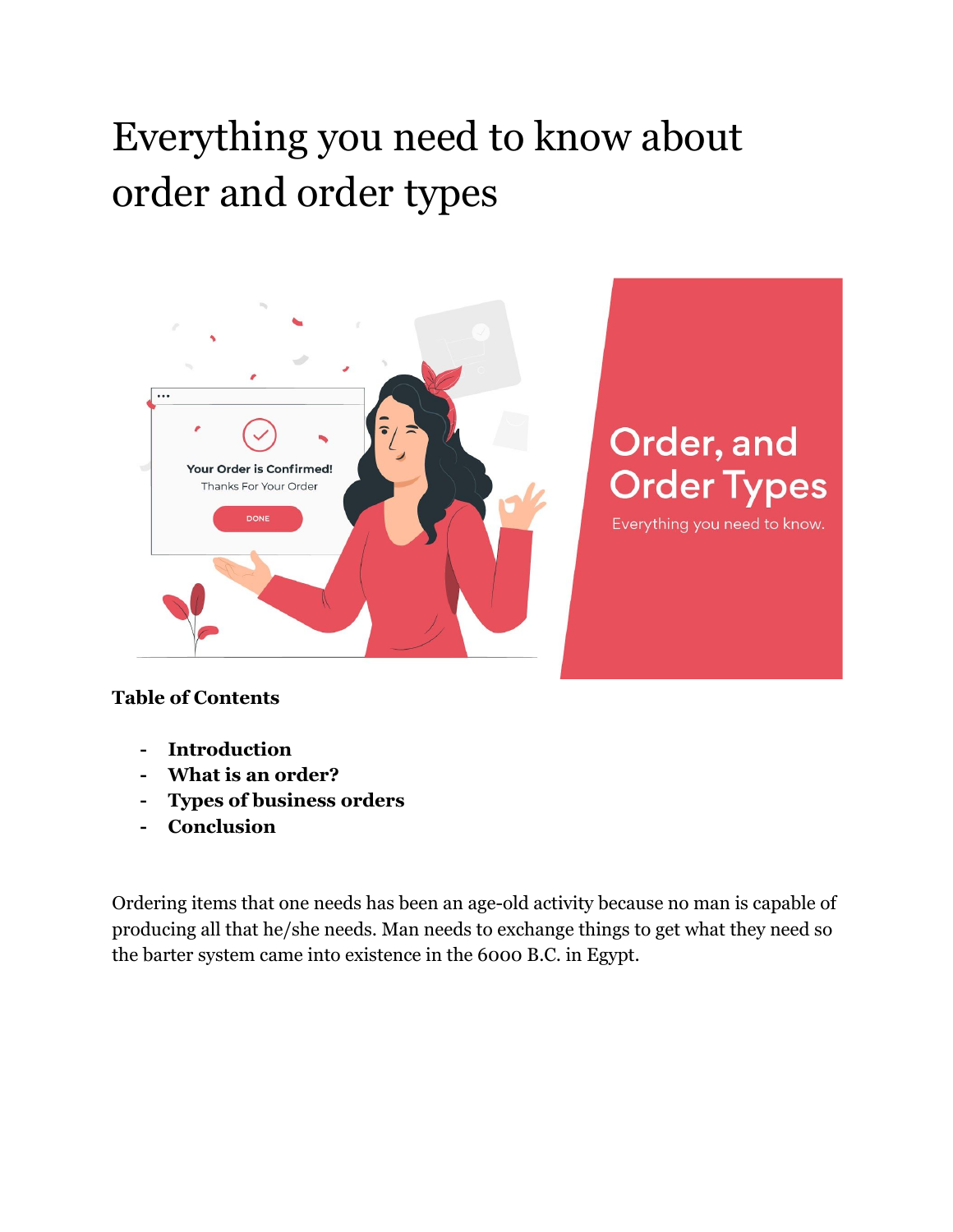

[Image courtesy](https://historyplex.com/barter-services-history-of-barter-system)

However, soon the loopholes in the barter system made people realize that something more valuable needs to be there to trade things and that's how money was invented. Hence, ordering things in exchange for money from a producer has been woven into our lives since ancient times.

With the passage of time, trading became more complex and the wholesalers and retailers also came into the market so that the goods produced by the manufacturers could be distributed far and wide. This led to the creation and rise of sales order and purchase order that we use in these modern times.

#### **What is an Order**?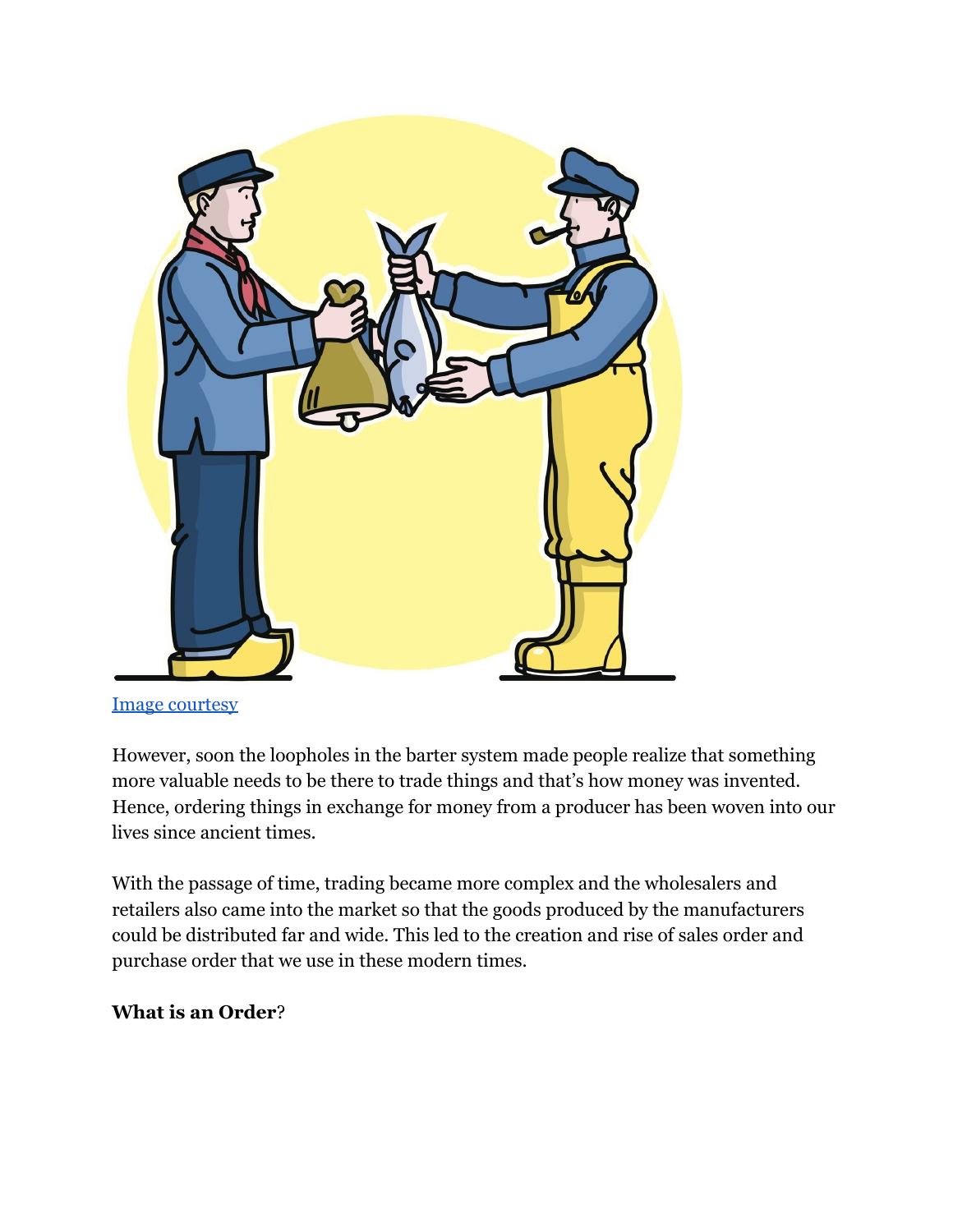There are multiple meanings of the word 'order'. For instance, An Army chief gives orders to his subordinates for performing specific tasks. Thus, an order may refer to an authoritative command given by the people or institutions with authority.

However, we are more concerned with the business context of the word order.

#### **What are the orders in the business context?**

In business terms, Order is a list of products that a person intends to buy using money from a seller. It can be either a written or a verbal request.

[Wikipedia](https://en.wikipedia.org/wiki/Order_(business)) defines business order as,

"In business or commerce, an order is a stated intention, either spoken or written, to engage in a commercial transaction for specific products or services.

From a buyer's point of view, it expresses the intention to buy and is called a **purchase order**. From a seller's point of view, it expresses the intention to sell and is referred to as a **sales order**."

Traditionally, an order consists of essential details like the number of items, names of products, prices, and quantity ordered.

# **Types of Orders**

Let's take a look at different kinds of orders in the commercial world.

## **Verbal orders**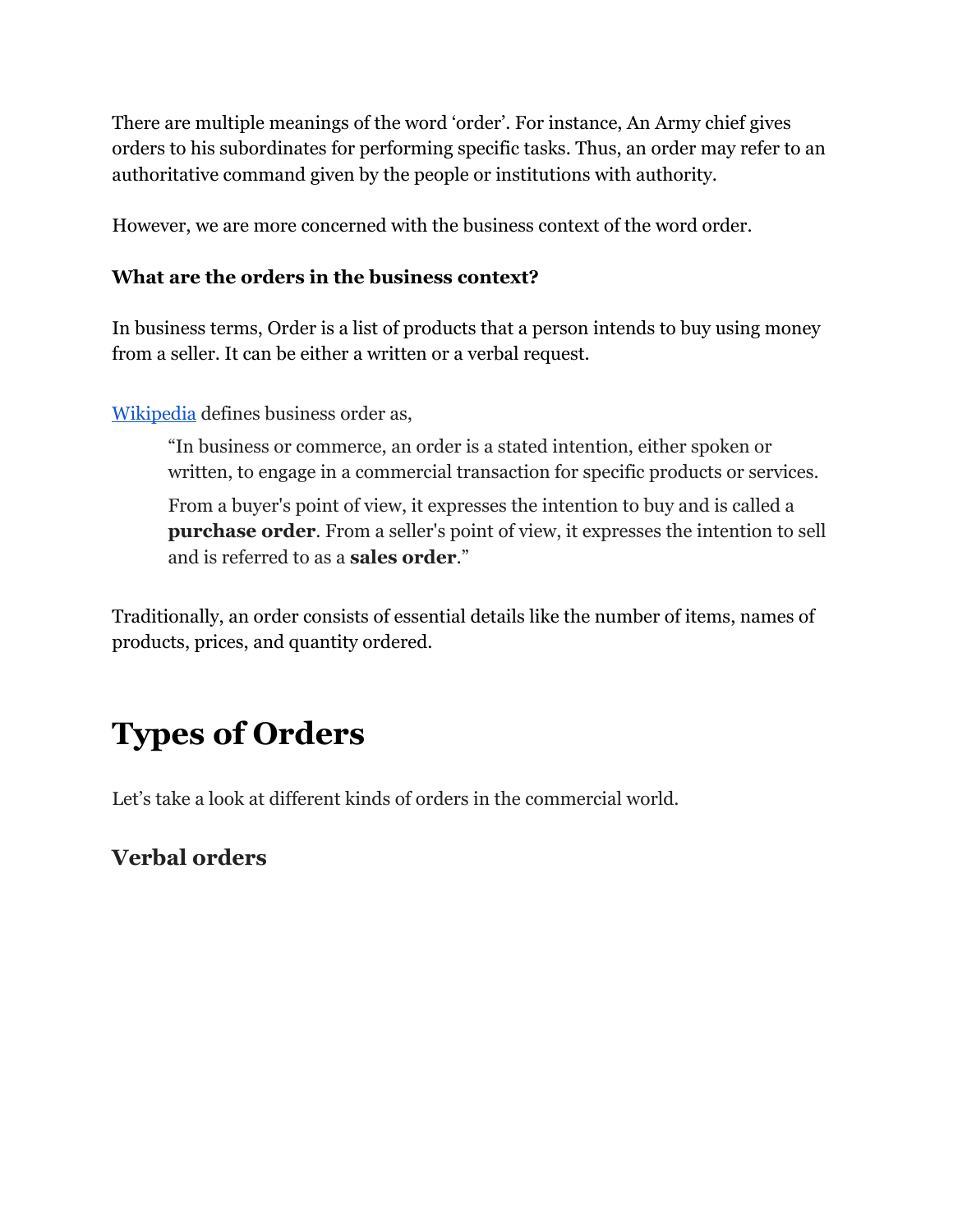

There are commercial orders we give over a phone call or face to face. For example, we place an order for our food verbally in a restaurant or cafe. We don't need to write that order down.

Similarly, at a grocery store we simply name the items we need and the shopkeeper shows them to us for buying.

## **Non-verbal orders**

There are commercial orders that you don't need to say but the seller still understands that you wish to buy them. For example, in the department store, you simply put the products you wish to buy in a shopping cart. The moment you take the cart to the billing counter, the biller does the billing you pay the amount and your order is fulfilled. There is no need to write it down or verbally ask for it from anyone.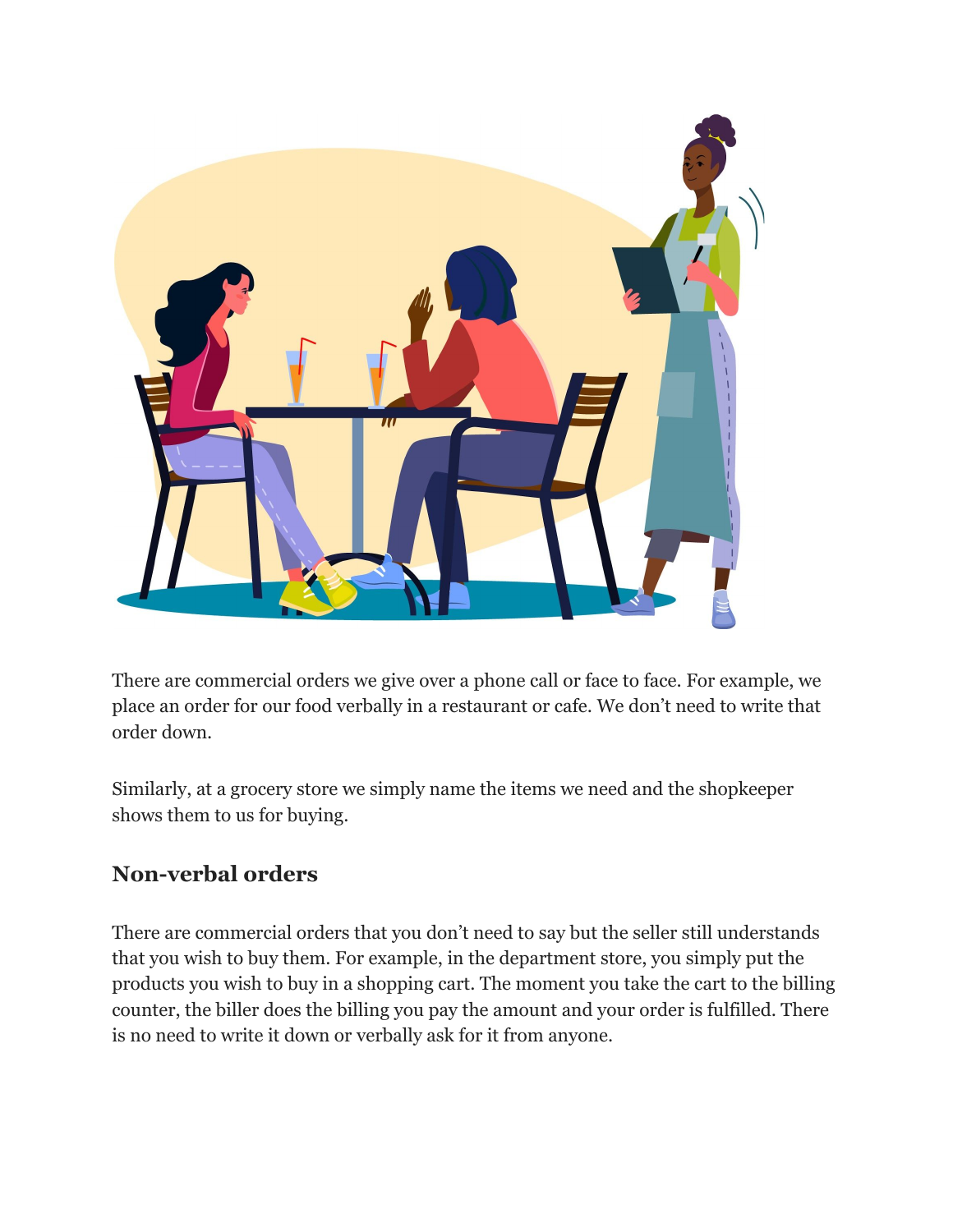#### **Written order**

A list of all the items intended for purchase is usually prepared in B2B (Business to Business) because generally, the items are more in numbers and quantities. This written order is then passed on to the seller or supplier to avail of the things listed in it. This is called a purchase order.

However, when the seller receives this very written order it becomes a sales order for him since he is selling all these items.

Written orders are generally sent via email, fax, written letter handed over via post or in person. Most of the written orders have a specific format that is easy to understand by all and it contains all the essential information such as the name of the company or person purchasing the products, their address and contact details, names of products, their quantity, price, and total amount.

## **Work Order**

The orders are not just limited to ordering the items from the seller. There are orders given out to conduct repairing or maintenance of the place, products, machinery, etc.

These sorts of orders are specifically meant for carrying out repair works.

## **Preorder**

With the advent of technology and the internet, we now have two new kinds of orders that are popular in the eCommerce industry - Preorder and backorder. Pre-orders are the orders received by the seller from customers before launching or releasing the product.

For example, popular writers like Dan Brown, J.K.Rowling can start taking orders of their books before its release because they have a huge fan base who will be willing to read their book as soon as it hits the market.

Usually, a preordering facility is provided by the eCommerce merchants.